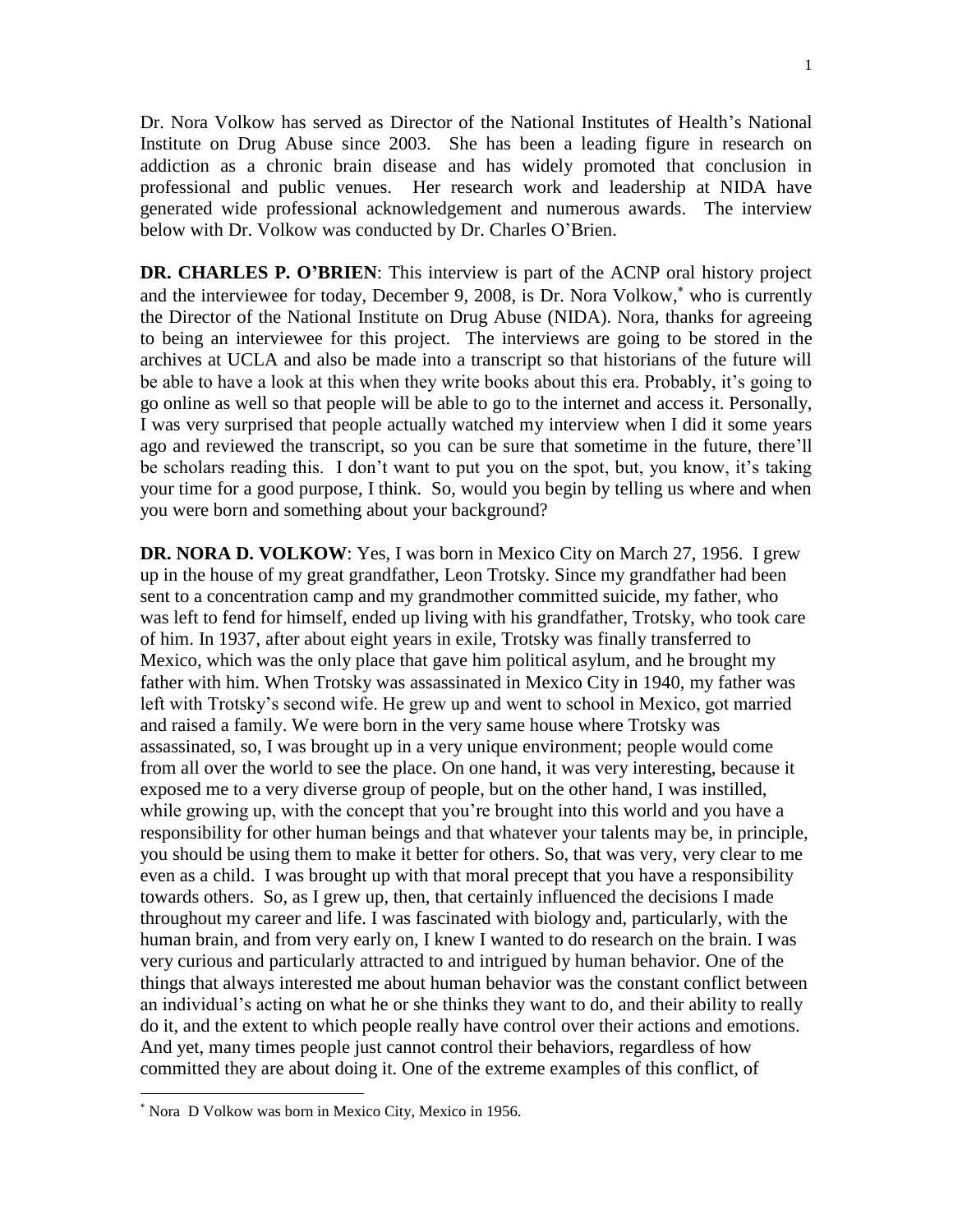course, is epitomized by the disease of addiction, when a person who has become addicted to a drug may say that he/she doesn't want to take a drug, but has lost the ability to control the behavior. So, we could say that, in its extreme manifestations, addiction represents a breakdown of our ability to exercise free will. This realization was one of the first things that drove me toward the study of the effects of drugs.

**DR. CHARLES P. O'BRIEN**: So, it started very early, but I'm going to go back a little bit, because you've already got into the real meat of this interview, but I think that just to make sure that we get the standard information, let me just clarify. I gather from what you said that your mother is a Mexican woman?

**DR. NORA D. VOLKOW**: No, my mother was not Mexican. She was born in Spain and grew up in the midst of the Civil War. At some point, by pure chance, she got separated from the rest of her family. When Franco took power, her family had to emigrate out of Spain and Mexico had an open immigration policy according to which foreigners could be granted political asylum. The same openness that brought Trotsky to Mexico also brought the family of my mother. I have always said, somewhat facetiously, although there is some reality in it, that I'm the product of the belligerent nature of human kind: from one side, the Russian Revolution, and from the other, the Civil War, and that's why I ended up in Mexico, because it was that country, at that time, that really was open to all political outcasts.

**DR. CHARLES P. O'BRIEN**: And, you obviously were raised in a very intellectual atmosphere?

**DR. NORA D. VOLKOW**: Correct; and I think that when you're raised in a family in which your ancestors have been persecuted and destroyed, you tend not to take things for granted, you are more aware that your current well being is the result of the sacrifice of many individuals and that it's not a given and that it can be very easily disrupted or taken away.

**DR. CHARLES P. O'BRIEN**: I had the pleasure of meeting your sister when I was in Mexico City recently and your brother-in-law. Do you have any other siblings?

**DR. NORA D. VOLKOW**: Yes, we are four girls. My father wanted boys and I think that he got chastised by having four very belligerent girls. I am the second one. My older sister, is a rather well known writer, poet. One of my younger sisters, who are identical twins, is a physician doing fascinating work on HIV and the role of plasma transfusion in the dissemination of the AIDS epidemic. The other twin is an economist. So, I have three very talented sisters and of the four of us I'm the only one that left Mexico. All my sisters live in Mexico City. And, by the way, my physician sister was very impressed with you when she met you at the international AIDS meeting.

**DR. CHARLES P. O'BRIEN**: Thank you. I liked her a lot, too, and I'm hoping that I run into her again sometime, because she said that her husband was interested in the kind of things that I'm doing. And, one time you shared with me the fact that you were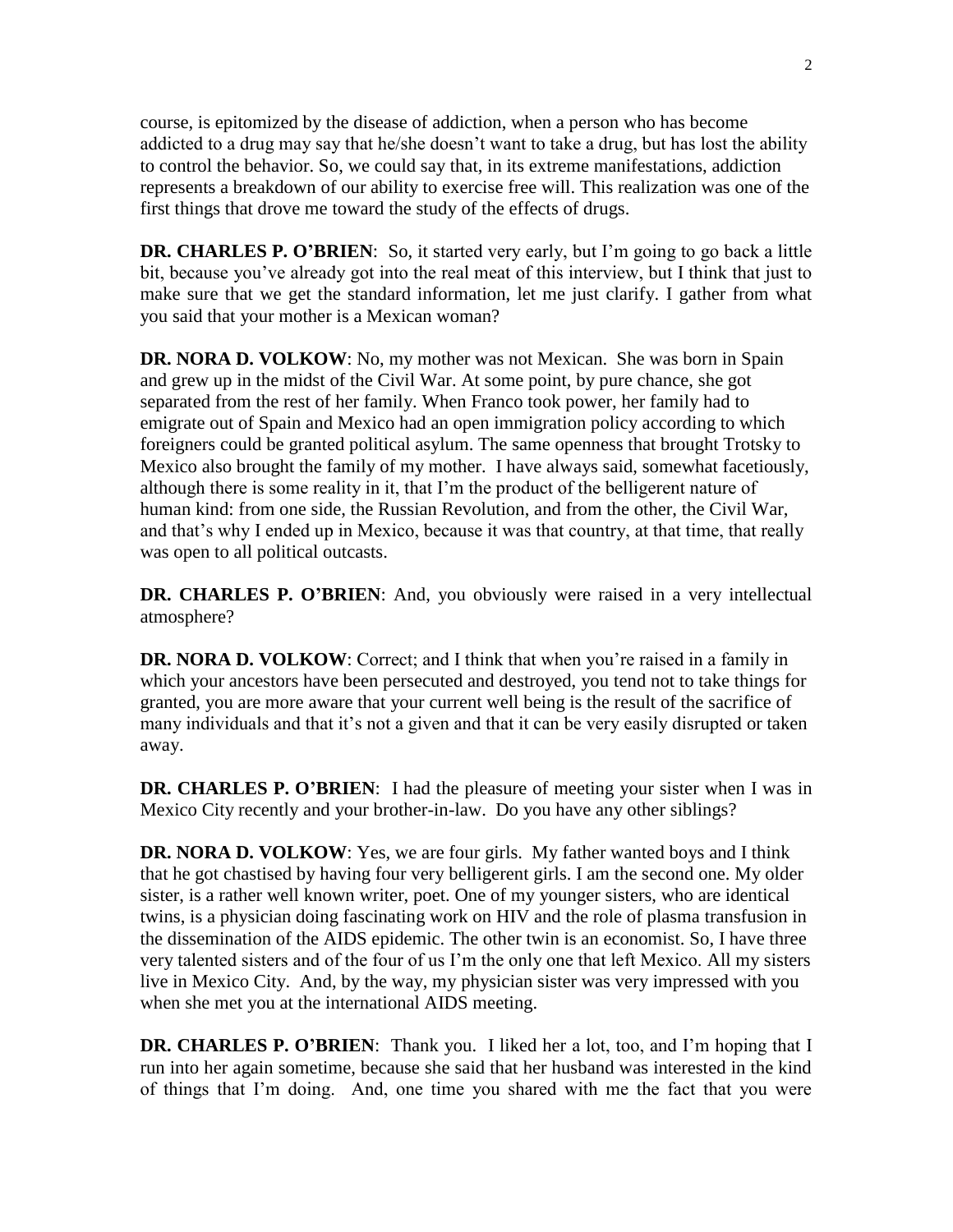speaking French since age seven, so tell me about your languages, you know, in the home, and I guess you speak French, as well as Spanish, and, then at some point, you learned English, so can you tell us a little bit about that?

**DR. NORA D. VOLKOW**: My father was born in Russia, but he lived as a child in Germany, France, and Turkey, so when he came to Mexico he only spoke German, French and Russian. I think that, in a curious way, the language that he considered to be his mother tongue was French, not Russian. He left Russia when he was four years old, and he has always had an admiration for the French culture. Both my parents encouraged us to learn languages from early on. In Mexico, we went to private schools, where half of the courses are taught in English starting in kindergarten. But my father, who loved the French language, sent us from age seven to learn French. Naturally, that instilled in me a fascination with languages. I like the concept of being able to switch between different languages when I give a talk. You get conditioned to a word in a given language that does not necessarily gets conditioned in the other language. So, a word that you may hear in one language may be associated to a particular emotion or memory, but when translated to another language it loses that emotional connection or "conditioning effect" that conveys an experience beyond the mere meaning of a word. Similarly, the grammatical structure of a language imposes constraints into your thinking and therefore, I like to analyze events in my brain using different languages to see how they affect my conclusions. My love for Contemporary German literature prompted me in high school to earn German. In medical school I started to study Russian and Italian but unfortunately, by then, I was too old and rapidly forgot these languages. I say this because the languages that I learned before I was eighteen I remember whereas those that I learned at eighteen or later I have forgotten.

**DR. CHARLES P. O'BRIEN**: I met a young doctor once who said he was in your high school class and he's practicing now, I think, in Boston but I don't remember his name, and he was telling me how smart you were in high school. Can you tell me a little bit about that?

**DR. NORA D. VOLKOW**: I'm trying to figure out, in high school or medical school?

**DR. CHARLES P. O'BRIEN**: I thought he said high school. Maybe, I'm wrong, but he's working in this country as a physician.

**DR. NORA D. VOLKOW**: Yes, now I know who you're referring to. His name was Rick and he had the highest score in the entire school. Rick was the same age as my sister, who was also considered a genius; both of them were at the same academic level. So sibling rivalry was very good for me; having this extraordinary brilliant sister triggered my competitiveness. I think I've got the competitive gene(s), whatever that is, which pushed me to emulate my extremely bright sister. Since I am also enormously perseverant, I never gave up. So, I think that's how it happened: the combination of having a brilliant sister and my competitive and perseverant nature motivated me to always try to be the best at every step of the way. I think this explains Rick's comment.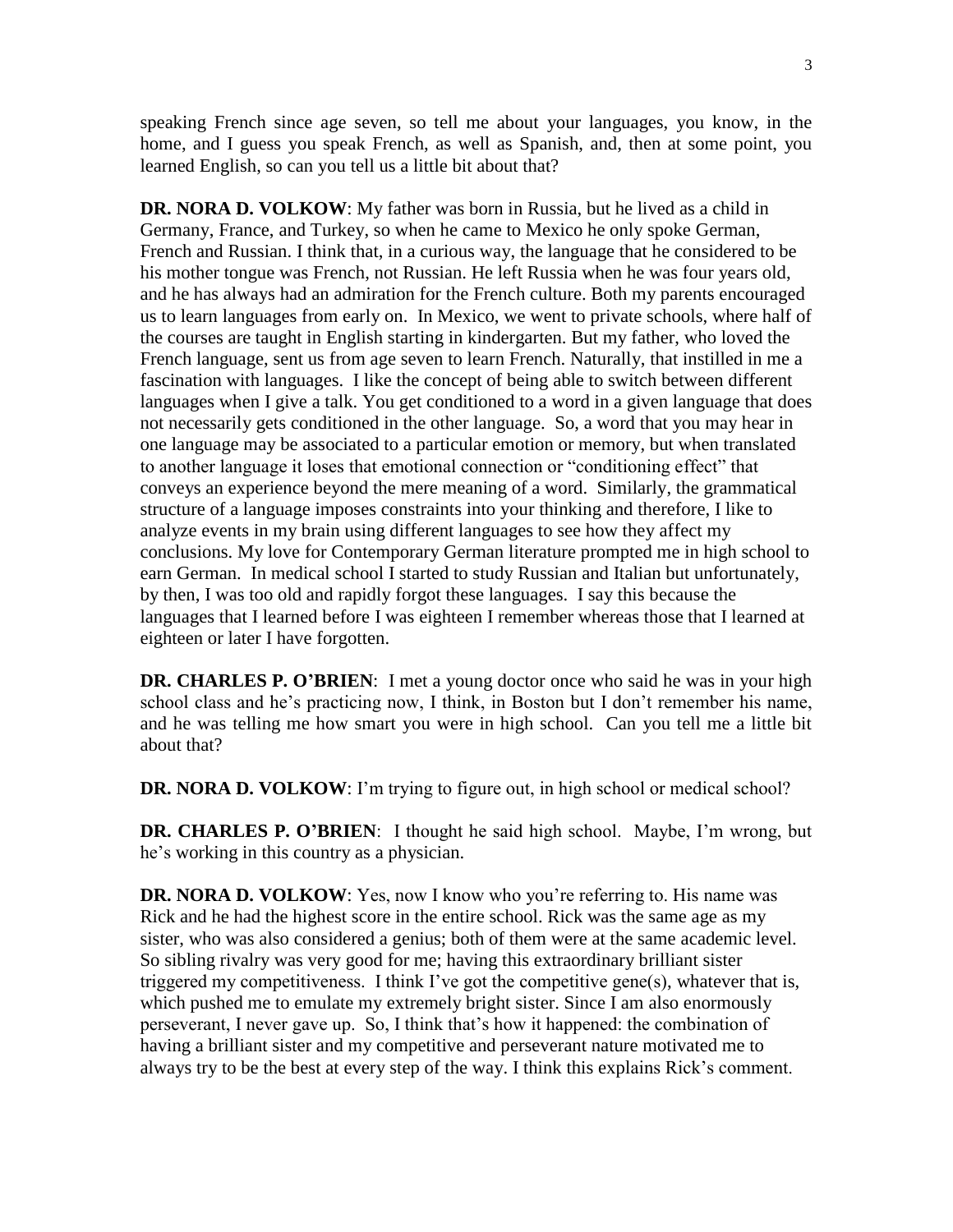**DR. CHARLES P. O'BRIEN**: So, why did you decide to go to medical school?

**DR. NORA D. VOLKOW**: Well, I was fascinated by the human body. I liked biology and was always very interested in understanding how it works. I think that if you could go back in time and interview me as a little girl, and asked me: what would you like to be when you grow u my answer would have been to understand how the human brain works. It's just an amazing enigma that never stops fascinating me. For example, and this happens often, when I look in the mirror I think of that first time I recognized myself looking in the mirror when I may have been two or three years old, and realized that I am the same person and, yet, it's so different. Moreover, and even more bewildering, it's me the observer, using my brain to observe my own self, which is the product of my brain that I use to observe. How does all this work? That's always been something that I wanted to get into and medical school provided me the means to do that, because, what a better way to understand humans than in the process of investigating and understanding the concept of disease. I mean, sickness removes a lot of a person's defenses and you can see much more of who they are under those circumstances, of who, "we" are as individuals, but also who we are as social creatures. It was this human element both in the individual and in the social system that drove me to medicine.

**DR. CHARLES P. O'BRIEN**: When did you start to become interested in addiction?

**DR. NORA D. VOLKOW**: I've always been very interested in addiction and I think one of the reasons was that my favourite uncle, the brother of my mother, was an alcoholic. I adored my uncle, he was an extraordinary generous man, incredibly warm, and, yet, when he drank alcohol, he was transformed into another person. I could never understand the process of how a person could become so completely disrupted by drugs; at the same time, I was also distressed by the complete social rejection of the addicted individual. For it was evident to me that a person who was so generous would not suddenly act in that way in order to purposefully hurt others; that the transformation had to take place outside of his conscious control. There was another event that further influenced me, which occurred many years later when I was already a medical student. It was then that my mother confided to me, for the first time, that her father had committed suicide. She explained to me that he had been an alcoholic and unable to control his addiction so he killed himself. That made me clearly aware of the disconnect that exists in terms of our ability to empathize with individuals suffering from some diseases while rejecting those suffering from other diseases, namely those that manifest with abnormal behaviors. I think that the fact that these diseases hinge on behavioral perturbations has been interpreted to imply that, somehow, they are the individual's fault. These personal experiences shaped my professional goals in science and medicine, which is to have drug addiction understood as a disease and treated accordingly, and in the process help develop better treatments.

**DR. CHARLES P. O'BRIEN**: Did you do some research in medical school?

**DR. NORA D. VOLKOW**: Yes, from the very beginning. As a first year medical student I started to work in the laboratory of Julian Villarreal who was a very special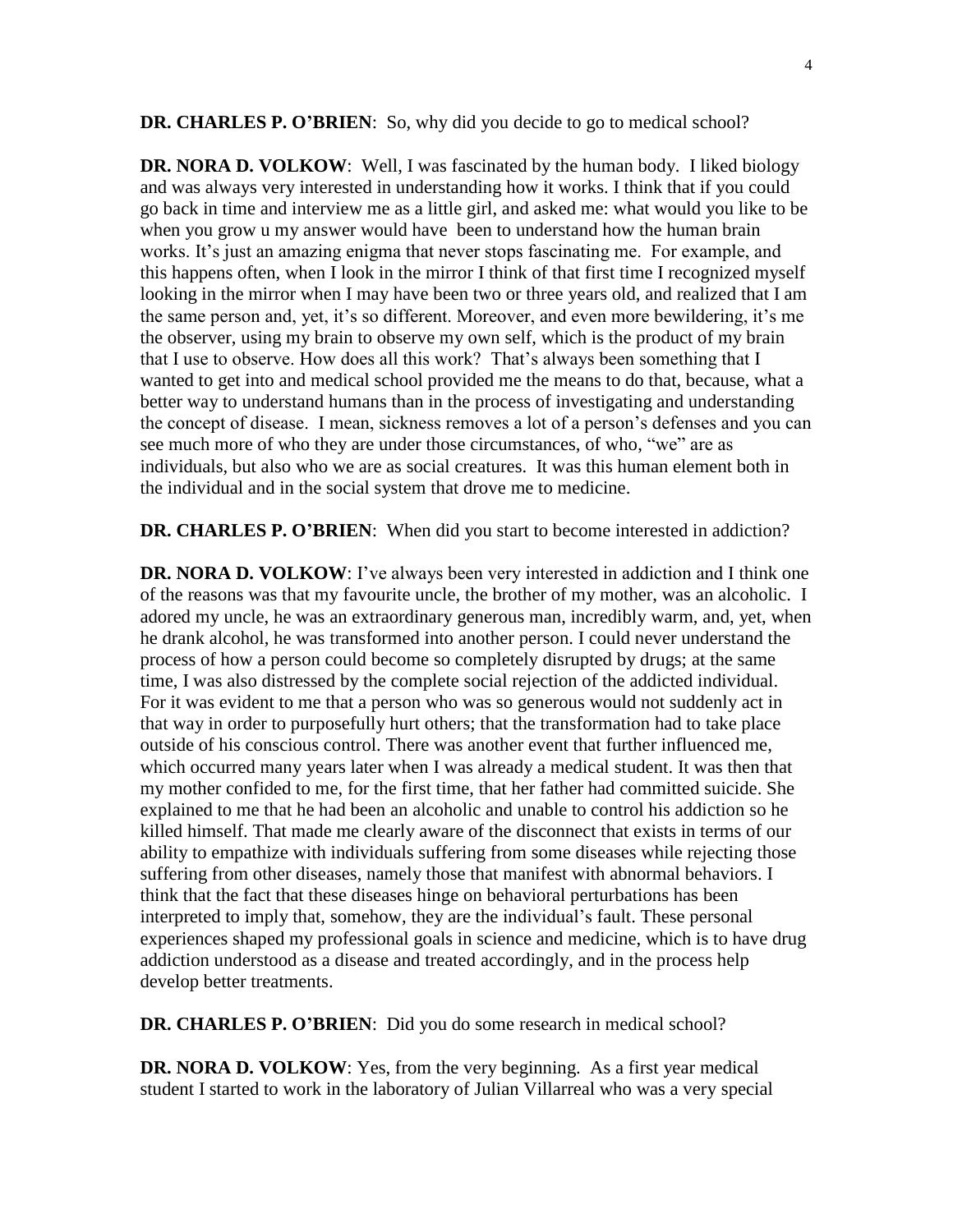person. He had trained at the University of Michigan. At that time, people were very interested in opiates and were trying to develop analgesics that would not generate physical dependence or psychological dependence, as addiction was then called. As a medical student, I worked in the afternoons in this project as a volunteer. That was the time when Kosterlitz and Akil first identified the endogenous opiates and I was trying to manipulate the opiate system by exposing animals to stressful environmental conditions.

**DR. CHARLES P. O'BRIEN**: Did you happen to go to the CPDD meeting that was in Mexico City in the early 1970's?

**DR. NORA D. VOLKOW**: No, I did not go. I started medical school in 1975 and I started in the laboratory of Julian Villarreal in 1976, so it was after the CPDD meeting in Mexico.

**DR. CHARLES P. O'BRIEN**: Well, Julian was also a friend of mine. We called him Julian, but anyway, he invited me and a few other addiction scientists to Mexico City. I think it was in the late '70s, or even the early '80s, so you might have been there, but we came and we gave a series of lectures at the university there in Mexico City and there were a lot of students..

**DR. NORA D. VOLKOW**: At that time I was a medical student. I started medical school in 1975, and in '79, as part of my medical education I travelled for one year to Paris, where I studied with Pierre Pichot, who was at the time the president for the World Psychiatric Association. I was very interested in his work, which focused on developing measures to quantify psychiatric symptoms reliably, particularly for clinical depression. At that time, I was intrigued by the underlying processes that make certain symptoms correlate with others in specific "symptom clusters". I did a project, which, unfortunately, never got published, where I studied the effects of treatment on the relationships between individual symptoms in these "symptom clusters" obtained from patients with depression. I wanted to assess whether the relationships persisted or if treatment preferentially improved some symptoms but not others in such a way that it uncoupled them from the original "symptom cluster". For this purpose I analyzed the symptoms from a large number of hospitalized patients with depression, for whom there was quantitative data on their symptoms before and after they completed inpatient treatment and achieved clinical recovery. The analysis showed that treatment did not affect the cluster structure and that the relationship between the symptoms remained the same before and after treatment. What the treatment did was just decrease symptom intensity. That was one of the first clinical studies I did in Psychiatry. After one year in Paris, I returned to Mexico to complete the rest of my medical education. Having lived one year in the heights of "civilization", I was ready for the opposite so I chose to spend the last year of my medical training practicing in the jungle. In the border between Mexico and Guatemala you have the remnants of the Lacandon Indians who occupy areas of the jungle where the Maya culture once existed. My father was furious at my decision and stopped talking to me for almost three months. He was concerned by my going to the middle of the jungle, where they would not normally allow women because it was perceived as too dangerous. But I had received the highest score of all the medical students in my generation, which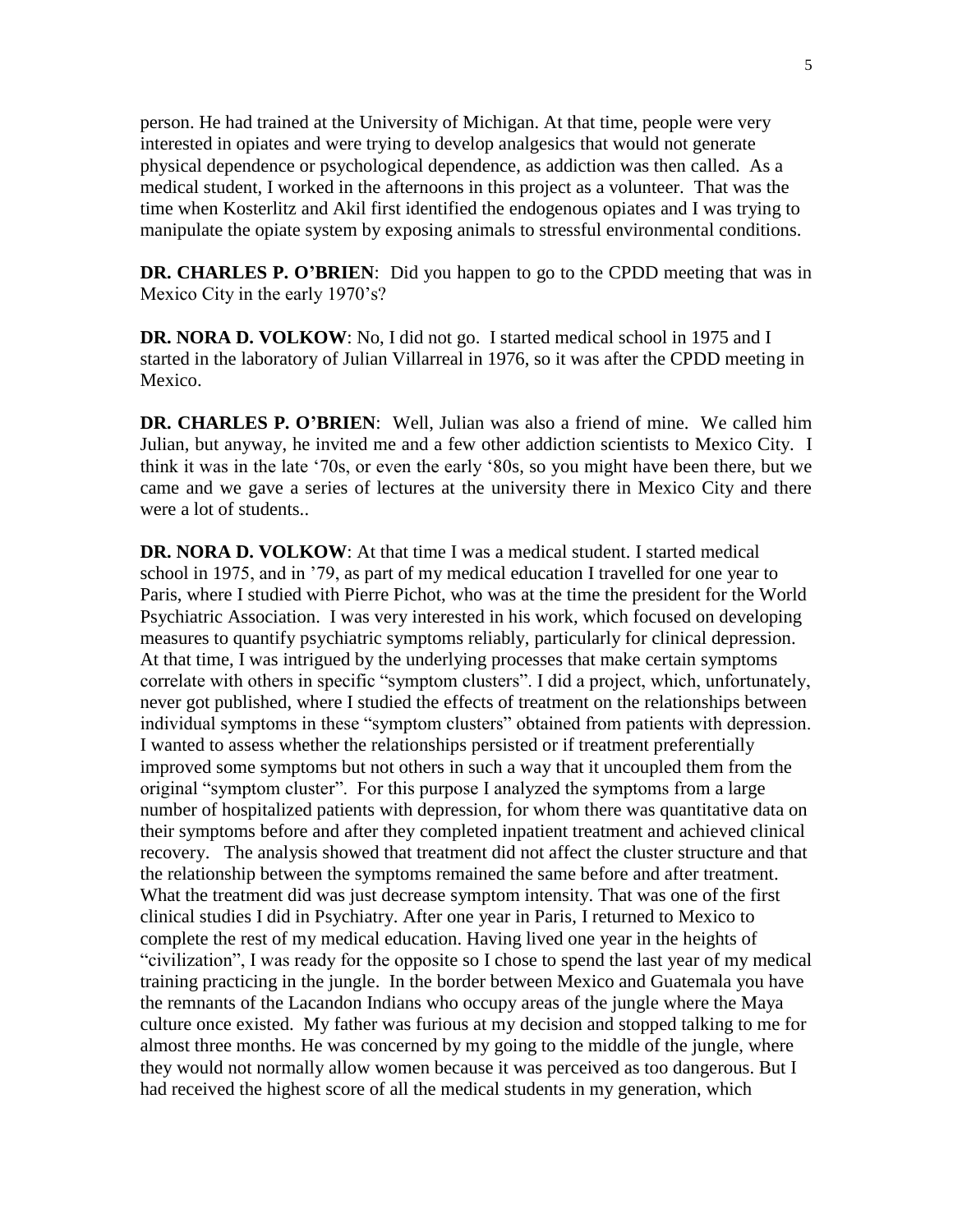comprised three thousand students; this allowed me to question why my selection to practice in the jungle had been rejected. My argument being that what was the advantage of having the highest academic score if I was not allowed to chose where I wanted to do my last year of training in medicine. I convinced the authorities of the university and I was authorized to do the year of "social service" in the jungle. I was interested on the reality of practicing medicine in an environment that was so completely different from mine and to experience the interactions with people whose everyday existence, while simple, was so much more precarious than my own. However, I went, with the naïve assumption that one person, if sufficiently motivated, when going into a new environment could make a big difference; but I failed. My failure was the result of the local conditions and circumstances, which I rapidly learned can sabotage the best of intentions. I was stationed in a very small community called La Arena situated between Palenque and Bonampak in the state of Chiapas. There was no electricity or paved roads and I was sleeping in the school using one large table as my bed. One of the rooms in the school also served as my clinic where I saw patients suffering from tuberculosis, gastrointestinal diseases, pregnancies, trauma, people fighting each other with machetes, and snake poisonings. However, I had access to very few medications, and those I did had, where in too small quantities to sustain the needs, which was very frustrating to me, because I realized that many of the cases could have been treated much more effectively than what I was able to do. This experience made me keenly aware of the crucial importance of clinical infrastructure to sustain a successful therapeutic community effort.

**DR. CHARLES P. O'BRIEN**: So, from that background, what made you choose to go into psychiatry?

**DR. NORA D. VOLKOW**: After I finished medical school, I applied to MIT and to Harvard to do a PhD after which I was planning to do a residency in either psychiatry or neurology. Harvard rejected me and MIT accepted me to its neuropsychology program. Since I had seven months in between finishing Medical School and starting courses at MIT, I asked my father, who always encouraged any science related activity to support me while I volunteered doing research in the USA. He agreed and I decided to try my luck at New York University. I had read in a scientific American magazine an article on Positron Emission Tomography, a new imaging device that allowed for the first time to image the human brain in action and that investigators at New York University were using to study the brain of patients with schizophrenia and with Alzheimer's disease. While reading this article, I realized that the advent of imaging was going to transform clinical neuroscience. So, I went to New York University and without an appointment I asked if I could meet the Chairman of the Department of Psychiatry who at that time was Robert Cancro. This tells you a lot about my naiveté regarding academic environments but in this case the naiveté served me well because otherwise I would have not dared to show up unannounced.

**DR. CHARLES P. O'BRIEN**: Pick up on NYU, which is we're sort of at the point where you were just deciding to take a residency and I want to hear about that and especially who was the scientist who had the most impact on you at NYU and Brookhaven.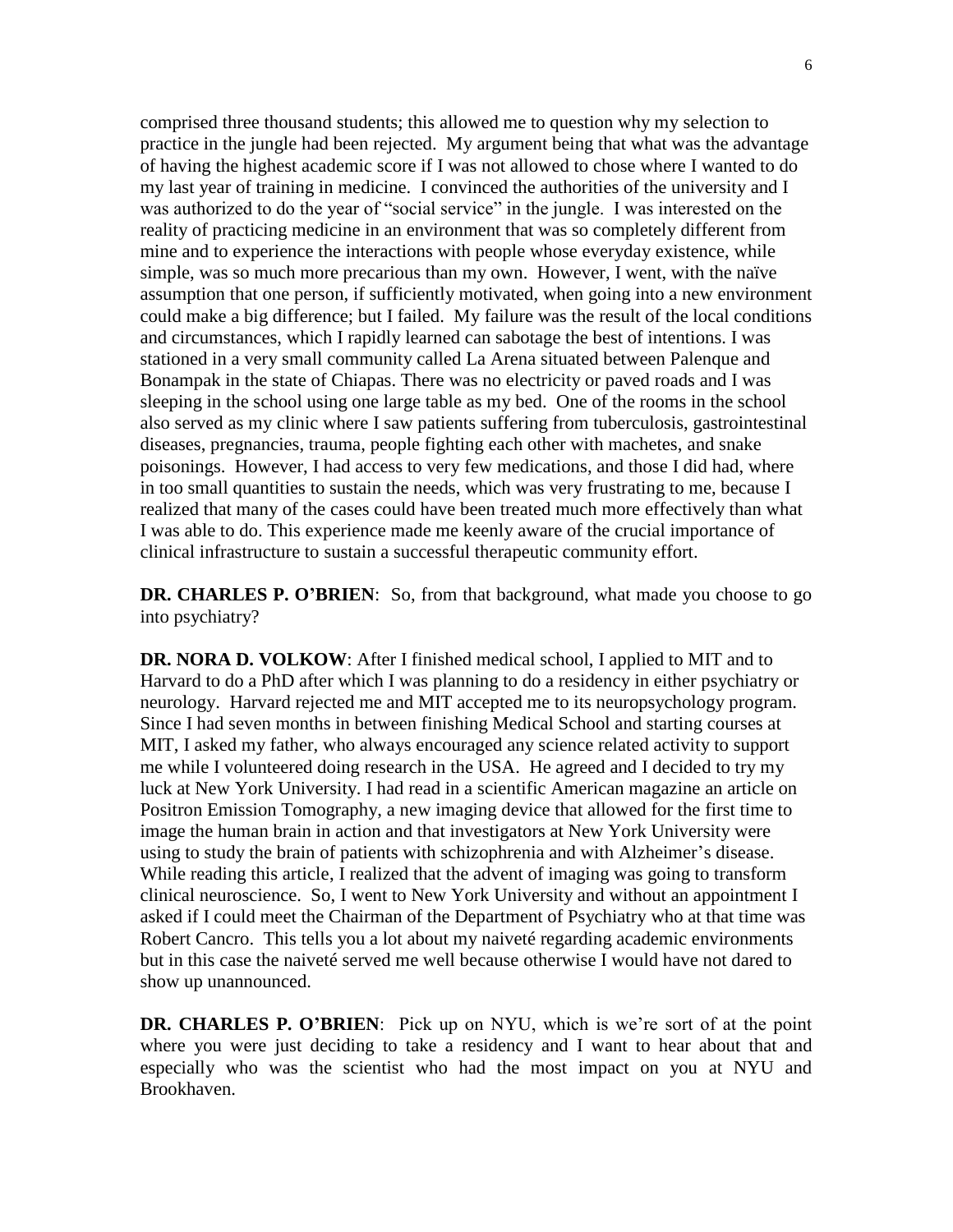**DR. NORA D. VOLKOW**: I give Bob Cancro the credit; he agreed to meet with me and after listening to me talk about my interest in doing research with brain imaging he introduced me to Jonathan Brodie, who was the psychiatrist in charge of the positron emission tomography (PET) program. The next day I started as a volunteer working with the brain imaging team. My first project was on the use of PET for the diagnosis and evaluation of glioblastomas. This project interested me since malignant cells undergo biochemical transformations I reasoned that PET would allow one to measure these biochemical transformations obviating the need of a biopsy. I proposed a new radiotracer, putrescine, which is a polyamine involved with cell division, that was intended to target cell division, which in the brain would mostly be restricted to malignant cells. Though the radiotracer was eventually developed for PET and assessed in patients with glioblastoma its usefulness was limited by the fact that its main accumulation in the tumors reflected blood brain barrier disruption rather than enhanced cell division. By then the seven month hiatus period that I had prior to my entry to MIT was coming to an end and Cancro convinced me to stay at NYU and complete a residency in psychiatry instead of going to MIT. Once in the residency program at NYU, I started working on a project that used PET to investigate the regional brain metabolic changes in schizophrenia patients. Between taking care of patients and doing on call duties at Bellevue Psychiatric Hospital I found the time to screen and evaluate potential research subjects in the project whom I would also take to Brookhaven National Laboratory to undergo their PET scans. In this respect, Cancro was very influential in my career since he provided me with the support and flexibility that I needed to do the research while being a resident. Of those who influenced me professionally Julian Villarreal was probably the one who influenced my thinking processes as a scientist the most. Why was his influence so important? He had an analytical mind that looked at things in ways that were very unique and that others could not see. He was also not afraid of setting ambitious goals or of being bold with his insights into mechanistic effects of drugs. Alfred Wolf, who was the head of the PET program at Brookhaven Laboratory was also very influential. He was a brilliant man and what impressed me the most was his recognition of the importance of transdisciplinary science. Of those who have influenced my career, I have to also single out my closest colleague and friend, Joanna Fowler. I have learned many things from her including how rewarding scientific partnerships can be, how to integrate research from different scientific fields, and how to successfully blend friendship and scientific partnerships.

**DR. CHARLES P. O'BRIEN**: What about your interest in addiction? How did that begin?

**DR. NORA D. VOLKOW**: My interest in addiction started very early on, probably at the time when I was a medical student working with Julian Villareal on opiate addiction. Then, when I finished my residency and moved to the University of Texas in Houston, where they had an amazing imaging program, I started to use imaging to investigate the effects of drugs in the human brain. However, my interest at that stage of my career with respect to the use of imaging for studying drugs of abuse- was not the desire to understand the processes that initiate addiction, which has been obsessing me for many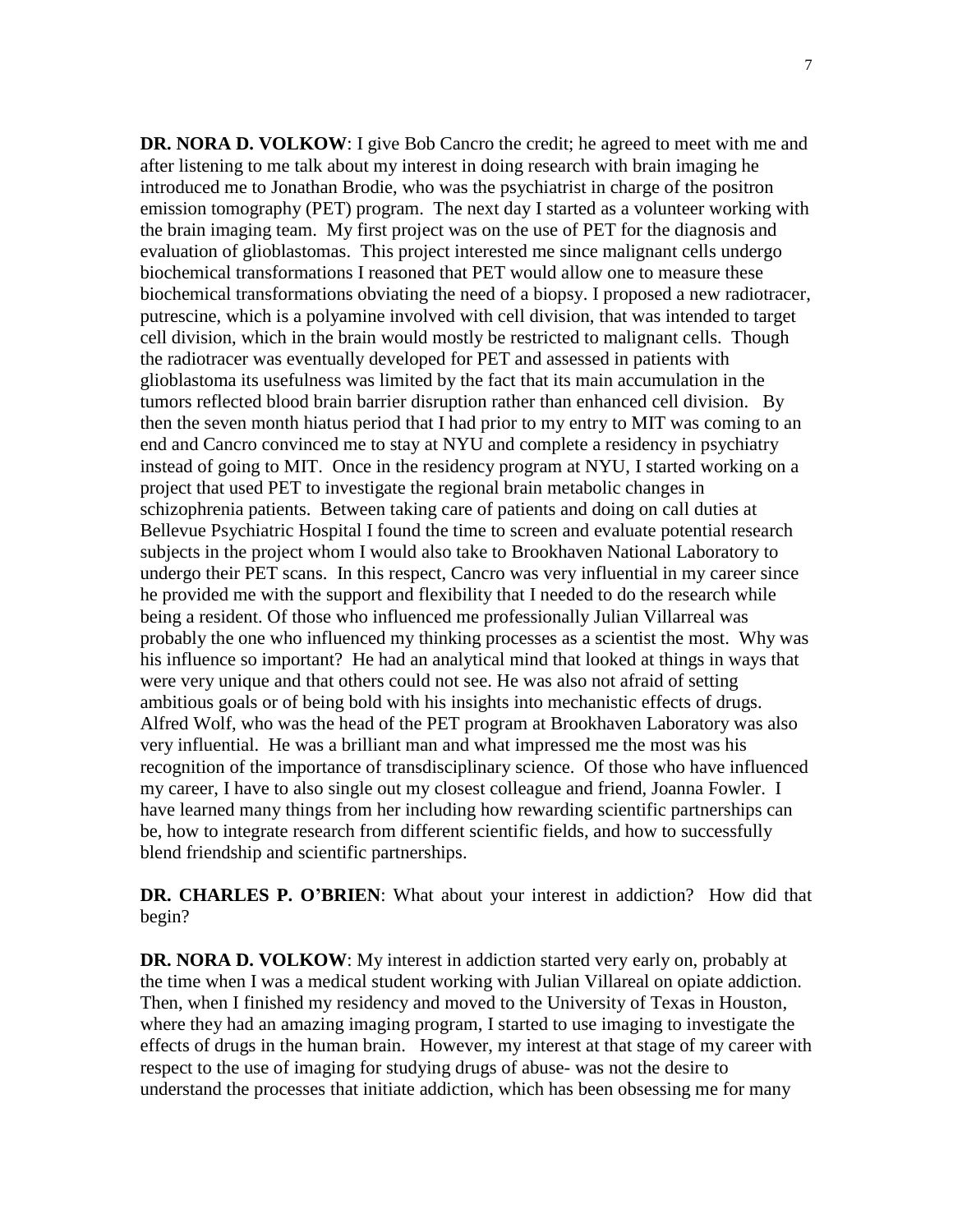years, but to investigate the processes by which drugs can produce psychosis. I was intrigued by the fact that some individuals who abuse stimulant drugs, such as amphetamine or, to a lesser degree, cocaine, can became acutely psychotic. As part of my interest on understanding the neurobiology of schizophrenia, I reasoned that, by comparing the brain of stimulant abusers when they were psychotic vs. when the psychosis wore off I would be able to identify neuronal changes that could inform about psychosis in general.

**DR. CHARLES P. O'BRIEN**: At some point, the concept of addiction came into it.

**DR. NORA D. VOLKOW**: I first started by measuring cerebral blood flow (CBF), which I used as a marker of brain function to evaluate changes in the brain of cocaine abusers that would inform me about stimulant induced psychosis. To my surprise, I found that the brain images of cocaine abusers showed defects in perfusion reminiscent of those reported in patients that have suffered from multiple small strokes. These CBF defects were very common in the cocaine abusers and diverted my attention towards trying to understand their clinical significance. At the time when I did these studies there was no recognition that cocaine could produce cerebrovascular pathology so I encountered a lot of resistance from the medical community to accept this finding, which was later corroborated by other investigators. In these studies we used PET and  $^{15}O$  labeled water to measure cerebral blood flow. I did these studies in the mid '80s, when cocaine was believed to be a relatively safe drug. However, the imaging data showed otherwise. But as I say to my trainees, "do not ignore the data, the data is the data, whether it fits your hypothesis or not". The brain imaging data were portraying a picture of cocaine that did not fit the perceptions of this drug at that time. In reviewing the literature, I encountered an old paper in the *New England Journal of Medicine* that reported that the abuse of amphetamine resulted in vascular pathology that affected several organs; though it did not mention the brain. It hypothesized that the pathology resulted from the vasoconstrictor effects of amphetamine and from the injection of contaminated material. So, I reasoned that cocaine being a stimulant like amphetamine, was also causing vasoconstriction and this was probably responsible for the CBF abnormalities. There was also a couple, at SUNY in Brooklyn, who had reported that cocaine induced vasoconstriction on isolated blood vessels, which also supported my interpretation that what I was seeing in the PET CBF images reflected the vasoconstrictor effects of cocaine. Because of the unexpectedness of the finding, the novelty of PET technology and the belief that cocaine was a safe drug it took me a long time to get the finding accepted and the study published. Nobody believed that cocaine was producing CBF abnormalities or that it could produce small strokes or small haemorrhages. By then, of course, I had been sidetracked from studying the effects of drugs causing psychosis to studying these toxic effects of cocaine. One of the strategies that I've always used in imaging is to have parallel queries into at least two distinct drugs of abuse, so when I was studying the effects of cocaine I was also studying the effects of alcohol. The reason for this was both to assess the overlap between drugs and to identify the unique changes specific to a given drug. In the alcoholic patients, I was not seeing the CBF defects that I noted in the cocaine abusers. On the other hand, the effects of acute and chronic alcohol showed very distinct changes, implicating GABA neurotransmission, which led me to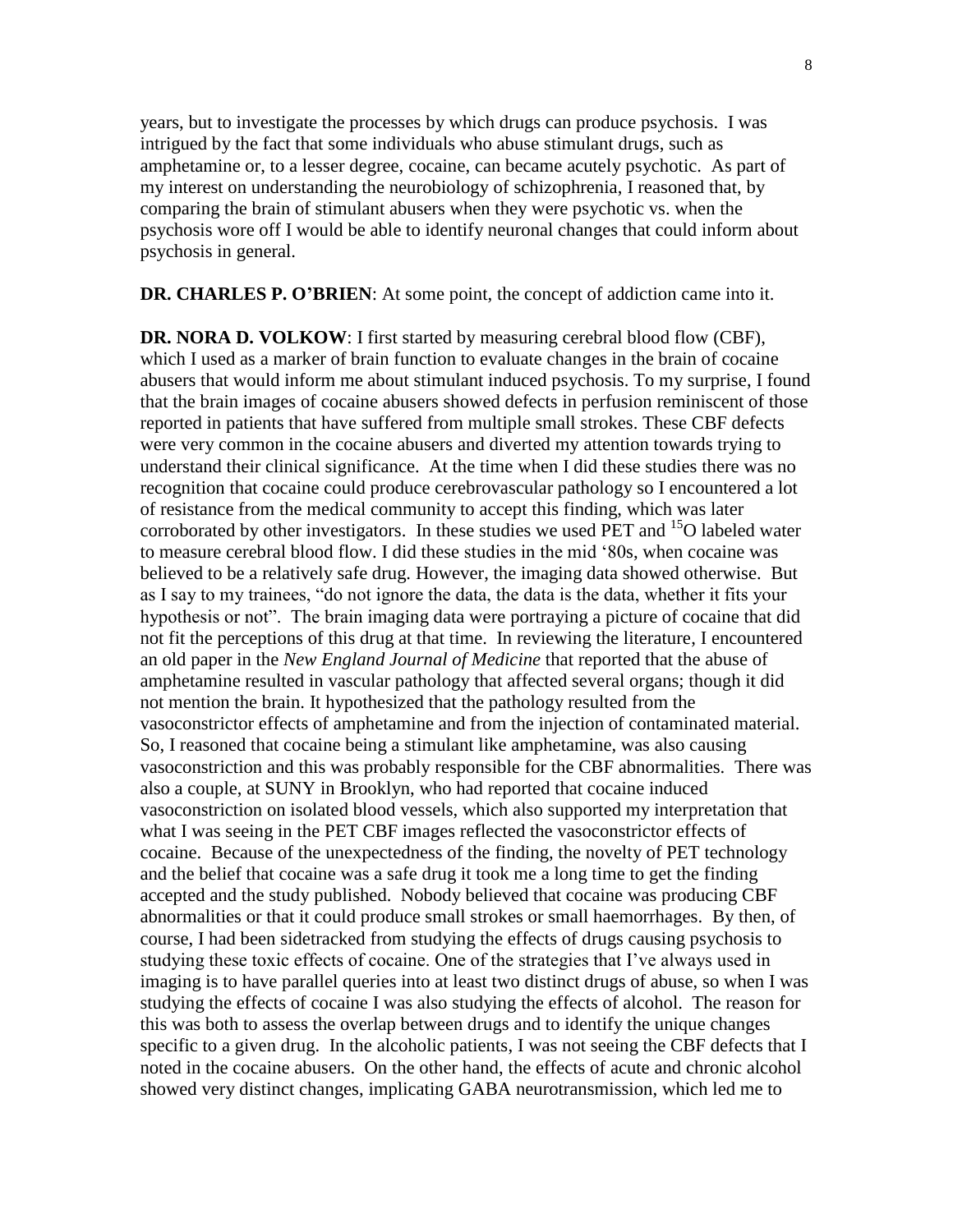question their potential involvement in addiction and in the vulnerability to addiction. I was also very intrigued by the large variability that I was observing in the brain response to drugs among different individuals, both with respect to their behavioral responses as well as in their brain responses, and both to acute and chronic drug administration. That's how my focus shifted towards trying to understand the processes of addiction, reinforcement and addiction vulnerability.

**DR. CHARLES P. O'BRIEN**: How long did you stay in Houston before you went back to New York?

**DR. NORA D. VOLKOW**: I stayed at UT in Houston for three years and then, Alfred Wolf convinced me to move back to Brookhaven National Laboratory. I remember the day I was in his office when he said, well, Nora, what will it take? I said, you know, I'm doing imaging work in substance abuse and I would like to be able to continue doing that. His response to this was, would you like us to synthesize labeled cocaine? My response was, you bet, I would love to have  $\int_1^1 C$  cocaine. That conversation sealed my fate and I moved to BNL. The labeling of  $\left[ {}^{11}C \right]$  cocaine was performed by Joanna Fowler and that allowed us to investigate for the first time the distribution and pharmacokinetics of cocaine in the human brain. I recall a couple of years later a similar interaction with Alfred Wolf at the lunch table: I was describing to him that methylphenidate was pharmacologically very similar to cocaine but that nobody wanted to accept that these two drug could have similar actions in the human brain. He smirked at me and asked if I was trying to convince him to label methylphenidate, which of course I was. The labeling of  $\lceil \cdot \rceil$ <sup>11</sup>C]methylphenidate was done by Yu-Shin Ding and it allowed us to compare the distribution and pharmacokinetics of cocaine and methylphenidate in the human brain. Because labeling with Carbon-11, doesn't affect the pharmacological effects of drugs, one carbon is substituted with another carbon, this is a very powerful pharmacological strategy to study the behavior of drugs in the human brain. It's almost like science fiction. If you love pharmacology, that's almost as good as it gets: to be able to actually look at that drug as it circulates in your body and to start looking at its pharmacodynamic and the pharmacokinetic properties. This potential is what actually attracted me to BNL, the possibility of using PET to assess the pharmacological effects of drugs in the human brain and its implications for reward and addiction.

**DR. CHARLES P. O'BRIEN**: And, that's been a terrific location for you, because it's been so efficient, allowing you to turn out so many seminal papers, with the facilities that Brookhaven has there. It's just been wonderful.

**DR. NORA D. VOLKOW**: Yes, and I think what makes Brookhaven so great, clearly, it's actually not the facility but its people. If you go to Brookhaven National Laboratory and visit the PET laboratories they are old buildings and they don't have the latest in equipment. It's the brains of the scientists that make it unique.

## **DR. CHARLES P. O'BRIEN**: Is Wolf still there?

**DR. NORA D. VOLKOW**: Al Wolf died about thirteen or fourteen years ago. After his death Joanna became the leader of the PET program at BNL. She has been an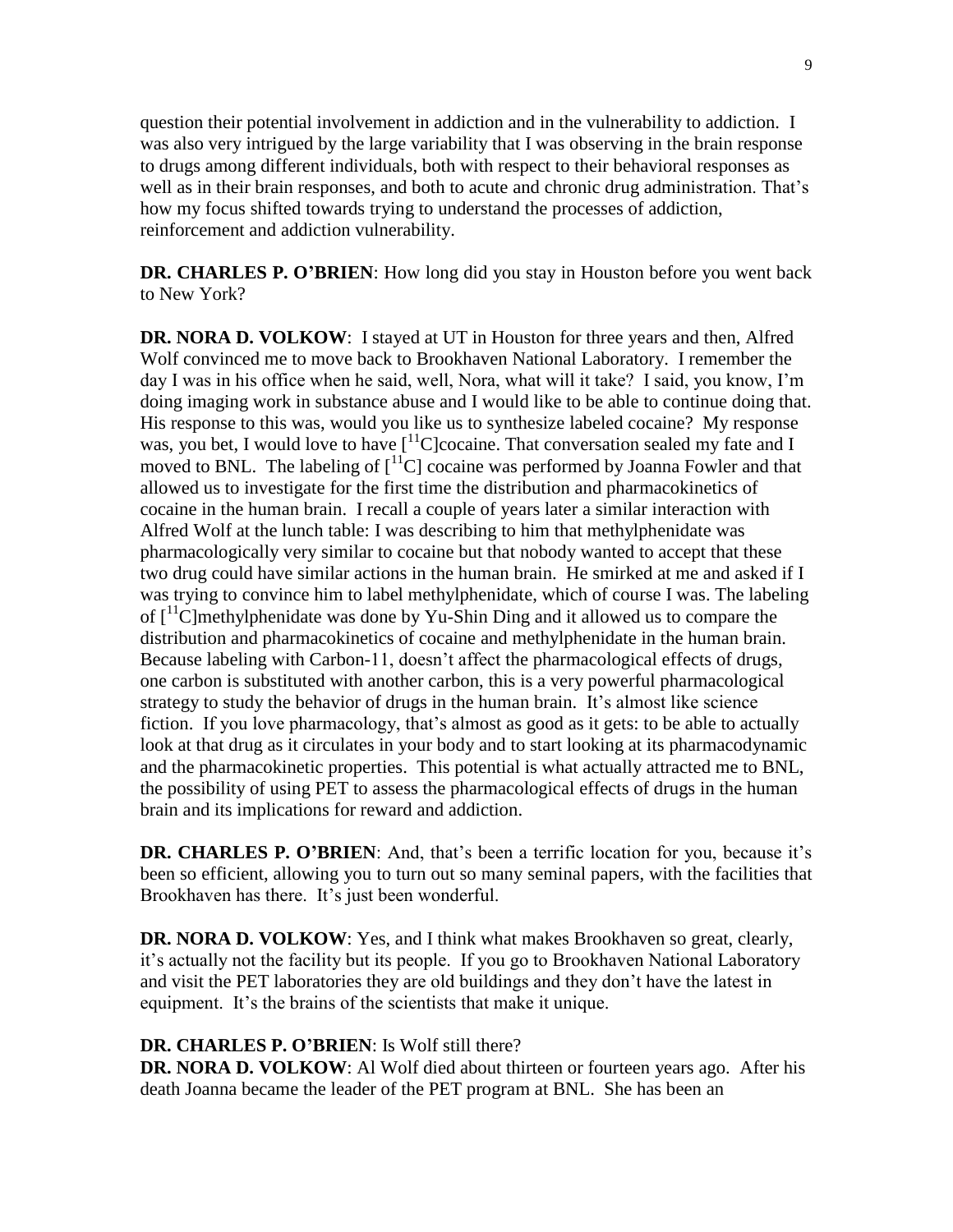extraordinary colleague who has built up the PET group, promoted training of new investigators and encouraged collaborations. Joanna has been terrific.

**DR. CHARLES P. O'BRIEN**: This is a really tough question. This is one of the things that they want to get on here. What do you consider to be your most important scientific contribution, so far, because you have many more to come in the future, but so far?

**DR. NORA D. VOLKOW**: That's an interesting question to consider, albeit hard to answer. I think that probably one of the most important ones, if I had to choose one, is the concept that a key region in addiction is the frontal cortex. Now, everyone recognizes that the orbital frontal cortex and the cingular gyrus are crucial in addiction. However, this was not the case when I first documented abnormalities in the orbitofrontal cortex and cingulate gyrus of cocaine abusers, which I then reported were associated with the reduction in dopamine- $D_2$  receptors in striatum that are seen in addicted subjects. The first time I reported on these prefrontal abnormalities in drug abusers again it was questioned because at that time, a lot of the work had concentrated in the area of the nucleus accumbens and the limbic brain. But again, I go back to my motto of "the data is the data, is the data". The fact that I could blindly distinguish between a brain metabolic image of an addicted person who had recently taken a drug of abuse and that of a nonaddicted person on the basis of the enhanced activity in the orbital frontal cortex in the former, was very compelling. It was a very consistent signature that was difficult to ignore or miss. At that time, I was also intrigued by the overlap between my findings and those reported by Baxter on metabolic changes in patients with obsessive compulsive disorders that also showed enhanced activity in orbital frontal cortex, cingulate gyrus as well as caudate. And then, through association, I questioned in my brain what those two disorders had in common? It was immediately evident: the compulsive and the obsessive quality of the behaviors in both disorders, which I reasoned reflected disruptions in overlapping prefrontal circuits. Again, the field rejected this new perspective on the neurobiology of addiction first, because I was implicating the frontal cortex as opposed to classical limbic areas such as nucleus accumbens, and second from the misconception that I was implying that addiction was an obsessive compulsive disorder. However, I wasn't implying that these were similar disorders but rather that these two disorders shared neurobiological substrates in the brain as part of broader mechanisms that resulted in distinct pathologies. I was basically thinking of shared territories. There are so many ways in which the brain can become impaired. So, to me, that is probably the finding that I considered to be the most important, because it transferred the whole focus of addiction from the limbic brain into other brain regions, prefrontal brain regions. The recognition of the importance of the orbital frontal cortex and the cingulate gyrus has been crucial in advancing our understanding of the process of addiction. Since then, many other investigators have also delineated that there are other circuits involved, like the insula for interoception and self awareness, the memory circuits including hippocampus, amygdala, which actually have to do with your work at U Penn. This has shifted our views to not just focus on one particular brain region but to explore multiple neuronal circuits that become disrupted in addiction.

**DR. CHARLES P. O'BRIEN**: How hard was it for you to agree to accept the NIDA directorship?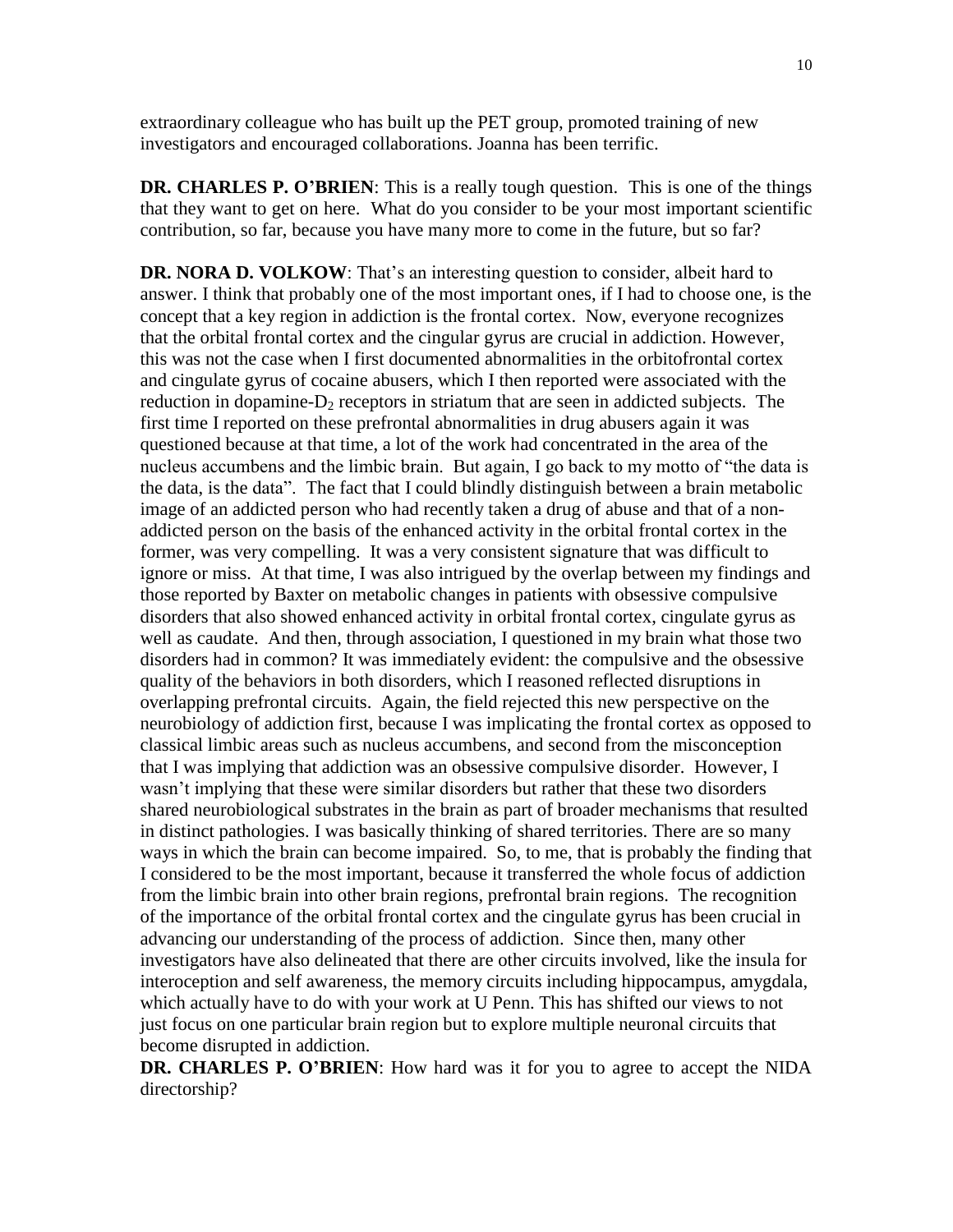**DR. NORA D. VOLKOW**: It was hard. I remember discussing it with you. You called me and said, Nora, you should consider it and I said, Chuck, why don't you consider it and I remember you said to me, no, I have too many good things going on in the laboratory; this is not a good time for me. I don't know if you recall that conversation.

**DR. CHARLES P. O'BRIEN**: I felt guilty about it, figuring that it would have a bad impact on your career, but it's been just the opposite.

**DR. NORA D. VOLKOW**: Being director of NIDA does require a big investment of time, but it's an investment that's worth it; otherwise, you should not do it, because it's so demanding that either you really want to do it or you should just stay out of it. That's it. The moment that I feel I don't have the same passion for the job I will stop, because it's too important of a job not to give it your very best. I also called Herbert Kleber for advise and I said to him that I felt it was not the right time for me and he responded, Nora, there's never a right time, that's when he was called to be the deputy director for ONDCP, he initially had felt similarly; that it was a great opportunity but that it was not the right time. I spoke with many colleagues, friends and relatives; I wasn't convinced. It was a very difficult time for me, there were days where in the morning I would be convinced that I should take the job and then later during the day I would find myself thinking there is absolutely no way that I can leave my research work. Chuck, you have to realize that my identity as a scientist is crystal clear. In my brain, it's automatic, so the notion of giving up who I was, was very difficult, and, so, most people were encouraging me and there were a couple of people that weren't and I think that they knew me in a way that was very fundamentally me. One of them was my friend and colleague Burt Angrist, I remember his words: Nora, I've known you since you were a resident; you thrive on science; what are you going to do as an administrator? During my interview with Dr Elias Zerhouni, who was the director at NIH recruiting me, I felt guilty for wasting his time since I had internally come to the conclusion that I was not going to take the job. But Elias Zerhouni is a very perseverant individual who, I think, rarely gives up, so he finally asks me one day when he comes to visit BNL, what will it take for me to take the job? I told him that the issue that would make the difference is if I could continue doing research and working with my colleagues at BNL. He looks at me and states I think we can arrange that. And, he did and that's how I took the job at NIDA and how I've been able to continue my research work as an intramural investigator in the NIAAA whose laboratory is located at BNL. It has also allowed me to keep my relationships with my colleagues at Brookhaven National Laboratory, which are very important to me. DR. CHARLES P. O'BRIEN: And somehow, you've managed to squeeze it all in, the demands of the NIDA directorship and the research into your really busy schedule. DR. NORA D. VOLKOW: Yes, and, you know, there are two things that happen when you get into a situation like that. I mean, I don't take jobs that I don't think I can do well, very well, and, I'm also very competitive, so I want to do the best that can be done and that goes in both areas, so it's actually recognizing that is something that I have to do. So in these five and a half years of my life, I've worked harder than I've ever worked before, and I've always been criticized for being pretty compulsive as a worker, but I stretched it and I stretched it because I think it's worth it. It's not even something that I actually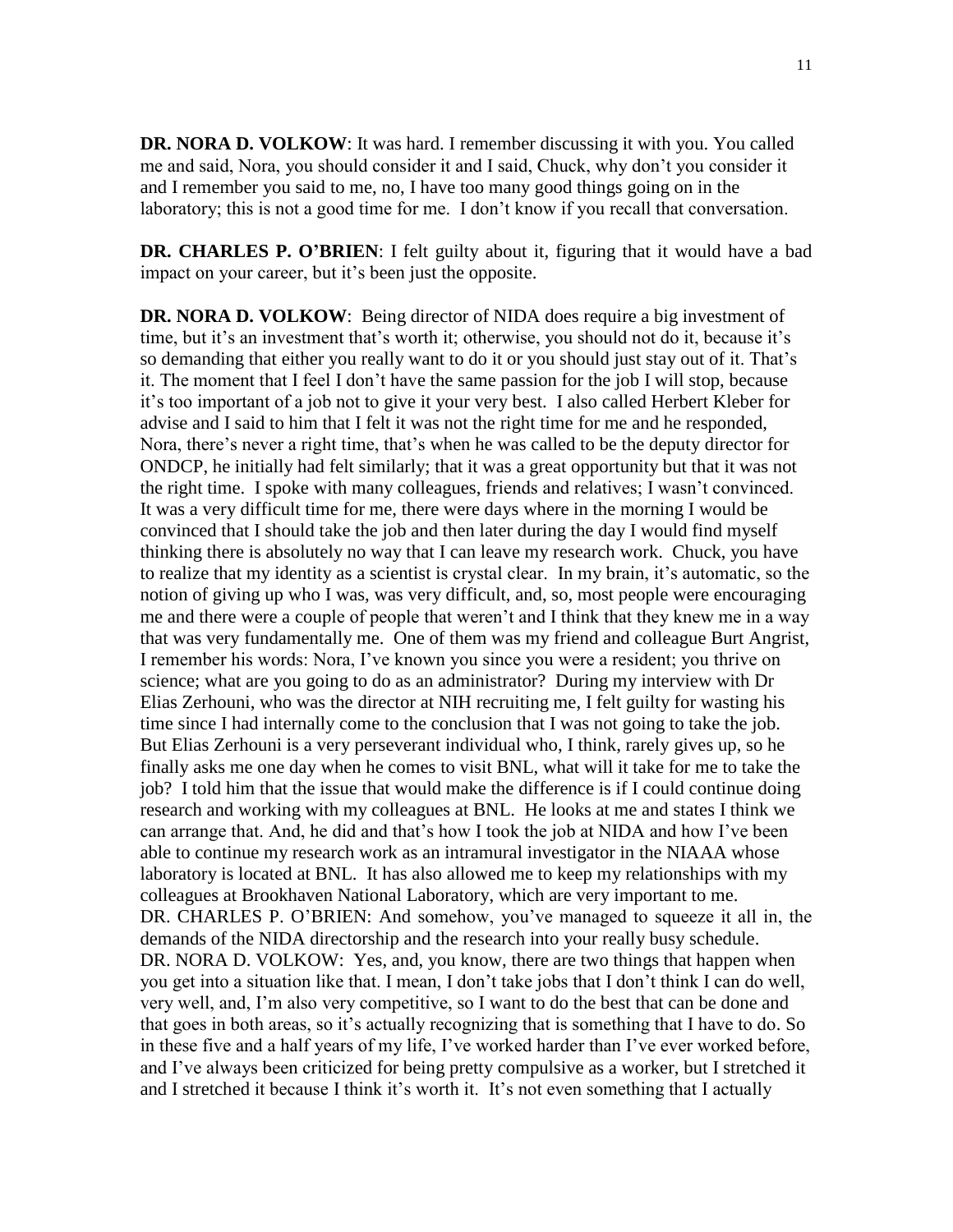think about. I am aware that I'm very lucky being married to someone who is also very hard working and supportive, someone that has never questioned me for working excessive hours and that has helped me enormously. Also, I do not have children, which also avoids the conflict that most women scientists with children must struggle with. This may be seen as a selfish way of organizing one's life but my passion for science has driven my choices in life. I think that's how I've been able to manage being NIDA director and maintaining my research work. For me, it's almost a survival strategy to be able to do science and be creative at that level, while doing this job at NIDA.

**DR. CHARLES P. O'BRIEN**: So, here you are on the cutting edge of a very important field. What do you see as the future of addiction research?

**DR. NORA D. VOLKOW**: There are many areas that are ripe for significant progress in the future of addiction research. I think that in the next few years we're going to see acceleration in the rate of discoveries. In fact, we are already starting to see extraordinary opportunities, driven in part by advances in imaging technology, genetic knowledge and access to open data bases and computation resources. For example, by using imaging technology, we are beginning to better understand how the brain is affected by drugs of abuse and how its disruption results in the behaviors we see in addicted individuals. In the process, we are also learning about how the human brain works. Genetic studies are starting to identify families of genes involved in drug responses and in addiction, and, in the near future, epigenetic research will allow us to understand how drugs affect the expression patterns of these genes in the brain. Now, findings from genetic research can help us to come up with better treatments, in your case, for example, by predicting which patients are more likely to respond to naltrexone. Wide genome association studies are helping us identify genes involved in addiction that the field had not previously considered that important, such is the case for the nicotine receptor subunits,  $\alpha$ -3,  $\alpha$ -5, and β-4. These findings give us clues about where to focus research that can ultimately shape the development of new treatments. For example, there is only one compound listed as ligand for the α-3-receptor, probably because in the past there was no evidence that this receptor was involved in the rewarding effects of nicotine. Now, the findings from genetic research introduce the possibility that compounds that target this receptor may have therapeutic benefit in nicotine addiction. Coupling genetic studies with imaging research will allow us to better understand how genetic variants associated with vulnerability to addiction, affect the development, morphology and function of the human brain and how drug exposures, stress and other environmental factors, including social systems, can affect them in turn. Let me give you another example, the monoamine oxidase A gene, which has a variable nucleotide terminal repeat (VNTR) that is likely to influence transcription levels, has been associated with an aggressive phenotype. However, if you actually measure the concentration of monoamine oxidase A in the brain, which you can do with PET technology, there's no difference in the concentration as a function of the genotype. This suggests therefore that whatever influence the MAO-A VNTR has on the aggressive phenotype it is likely to reflect its effects during early developmental stages, not during adulthood, since at that stage we can find no differences in enzyme concentration as a function of genotype. Since the MAO-A gene is involved in brain development and